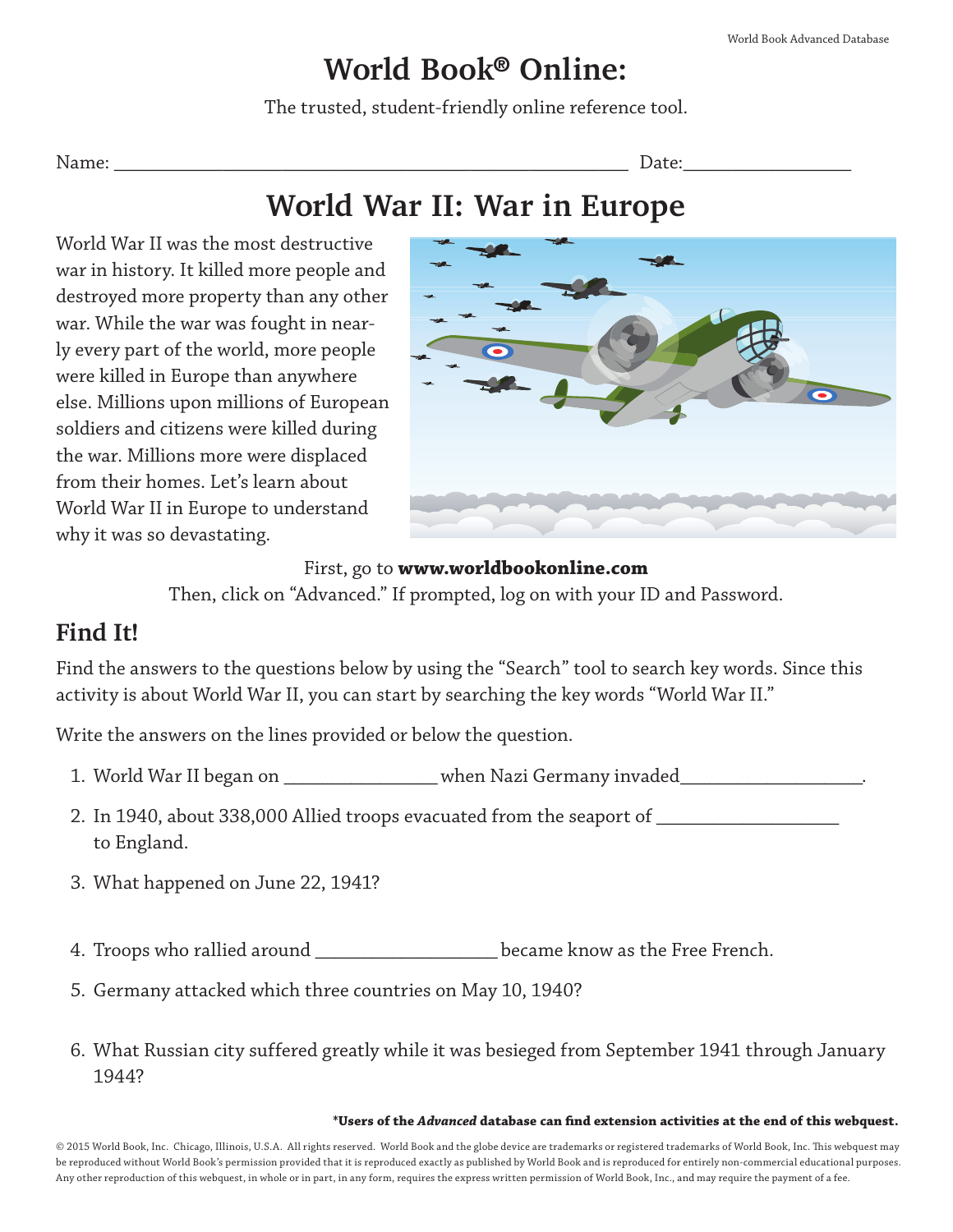- 7. Who was supreme commander of the Allied Forces and directed the D-Day invasion?
- 8. In 1944, Germany used the first guided missiles against the United Kingdom.

These were the \_\_\_\_\_\_\_\_\_\_\_\_\_\_\_\_\_\_\_ and \_\_\_\_\_\_\_\_\_\_\_\_\_\_\_\_\_\_\_ missiles.

9. What did Adolf Hitler do on April 30, 1945?

#### **True or False**

Write "True" if the statement about World War II is correct. If the statement is not correct, write "False" and correct the statement in the space below.

10. German U-boats sank thousands of tons of Allied shipping in the Atlantic Ocean.

\_\_\_\_\_\_\_\_\_\_ 11. In 1939, Germany invaded Finland and began what became known as the Winter War.

\_\_\_\_\_\_\_\_\_\_ 12. Adolf Hitler's forces killed approximately 6 million European Jews in the Holocaust.

\_\_\_\_\_\_\_\_\_\_ 13. On D-Day, the Allied invasion took place near Calais.

\_\_\_\_\_\_\_\_\_\_ 14. *Operation Barbarossa* was the code name for the German invasion of France.

- 15. What did Franklin Roosevelt mean when he asked his fellow Americans to become "the arsenal of democracy"?
- 16. Name three reasons why Adolf Hitler decided to invade the Soviet Union.
- 17. How did Roosevelt and Churchill disagree regarding when to invade western Europe and whose view won?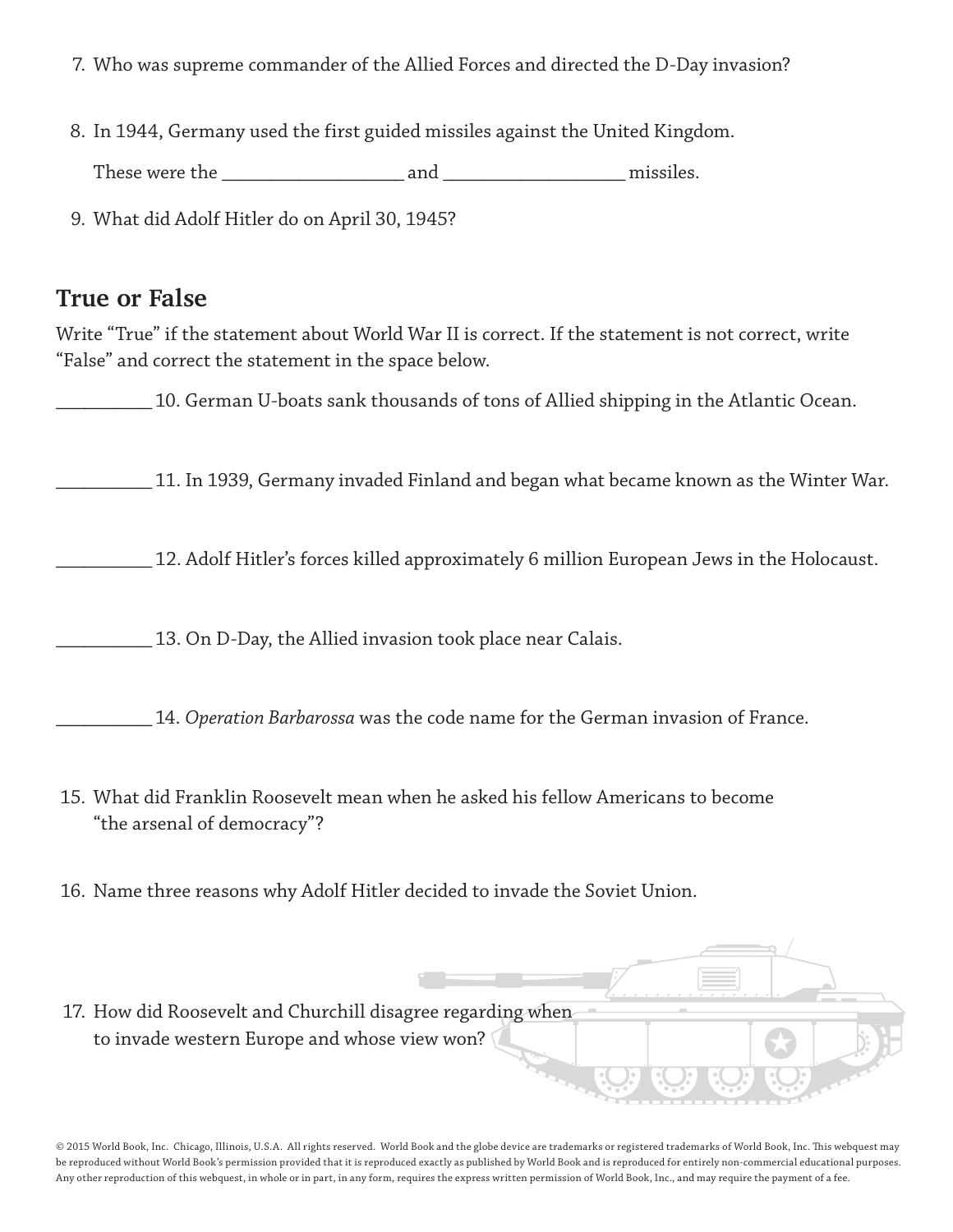- 18. What happened to Benito Mussolini in April 1945?
- 19. Name two ways that the Ultra secret helped the Allies defeat Germany.

#### **Name the Country**

In the line provided, write which country is being referred to in the statement.

| 20. The country where the battles of Kursk, Leningrad, and Stalingrad were fought.                                     |
|------------------------------------------------------------------------------------------------------------------------|
| 21. The country that surrendered to the Allies on September 3, 1943 - only a couple<br>of months after it was invaded. |
| 22. The country from which the Allies retreated from Dunkerque in 1940 and<br>returned in 1944 at Normandy.            |
| 23. The country whose surrender on May 8, 1945, ended the war in Europe.                                               |
| 24. The country whose Royal Air Force (RAF) helped prevent a German invasion<br>in 1940.                               |
| 25. The country invaded by Italian forces in 1940.                                                                     |

26. Who were the Tuskegee Airmen? (Hint: For this question see the "Tuskegee Airmen" article.)

- 27. What was the Dieppe Raid, and which country suffered the most fatalities in the raid? (Hint: For this question see the "Dieppe Raid" article.)
- 28. What six concentration camps served as Nazi death camps? (Hint: for this question see the "Concentration camp" article.) $\mathbb{R}$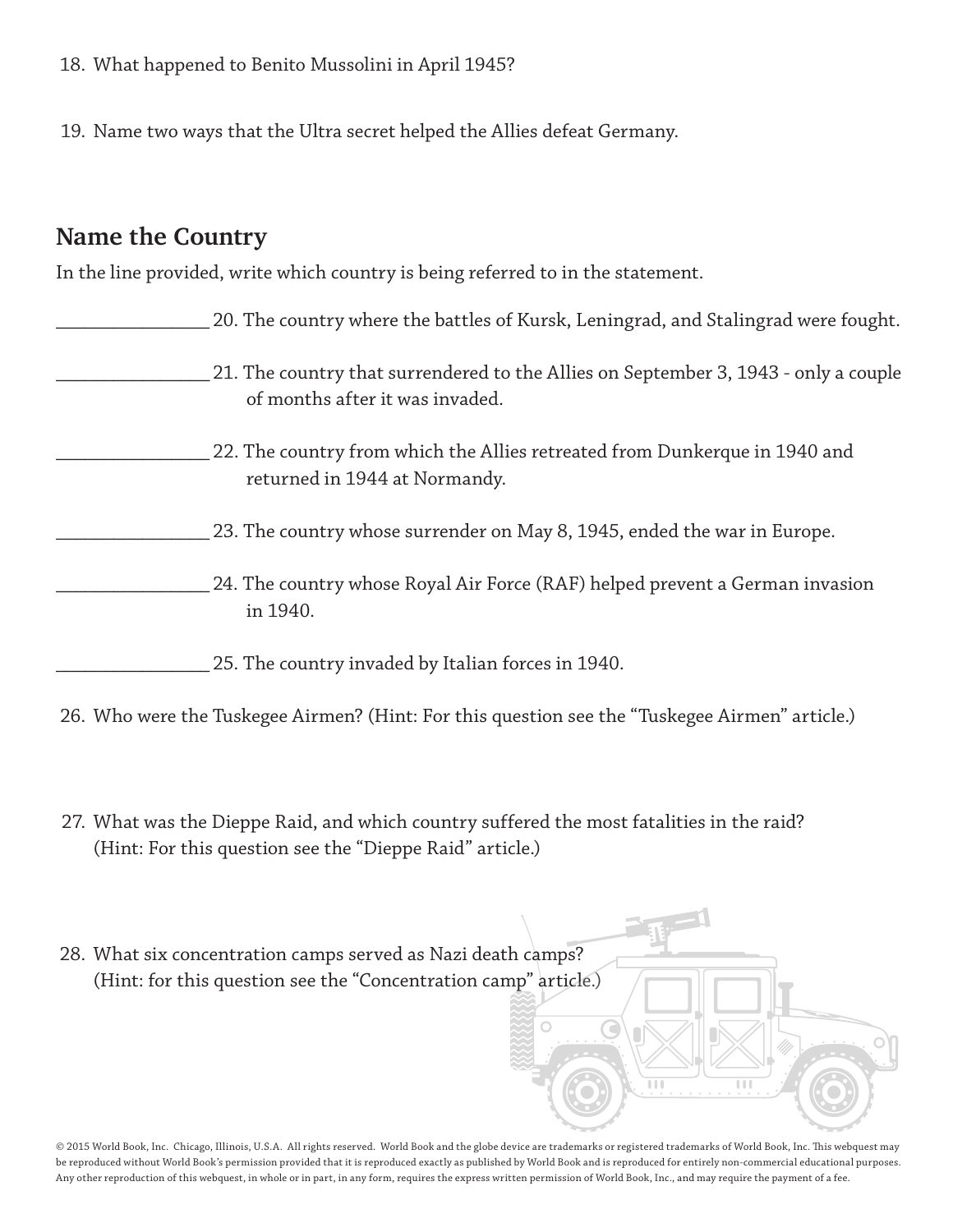- 29. Who was Rudolf Hess, and what did he do in May 1941? (Hint: For this question see the "Rudolf Hess" article.)
- 30. What was the Katyn Massacre, and who committed this act? (Hint: For this question see the "Katyn Massacre" article.)
- 31. Who was Raoul Wallenberg, and what did he do during World War II? (Hint: For this question see the "Raoul Wallenberg" article.)

#### **Map It!**

Within the "World War II" article, you will find the map "World War II in Europe: 1943-1945." Study the map and answer the following questions.

32. In July 1943, the Germans and Russians fought an important battle near which Soviet city?

33. The Allied supply route to the Soviet Union ended in which northern Soviet city?

34. Besides Spanish Morocco, which five countries on the map were neutral during World War II?

## **Timeline**

Imagine that you are a war correspondent who wrote about all of the following events.

\_\_\_\_\_\_\_\_\_ Allied forces invade Sicily \_\_\_\_\_\_\_\_\_ Allied troops invade Normandy on D-Day \_\_\_\_\_\_\_\_\_ Battle of Britain begins \_\_\_\_\_\_\_\_\_ Battle of the Bulge begins \_\_\_\_\_\_\_\_\_ Battle of Stalingrad begins \_\_\_\_\_\_\_\_\_ British forces defeat Germany at El Alamein \_\_\_\_\_\_\_\_\_ British troops evacuate from Dunkerque \_\_\_\_\_\_\_\_\_ Germany invaded Poland

- \_\_\_\_\_\_\_\_\_ Germany invades the Soviet Union
	- \_\_\_\_\_\_\_\_\_ Germany surrenders unconditionally
		- \_\_\_\_\_\_\_\_\_ Roosevelt, Churchill, and Stalin meet at the Yalta Conference

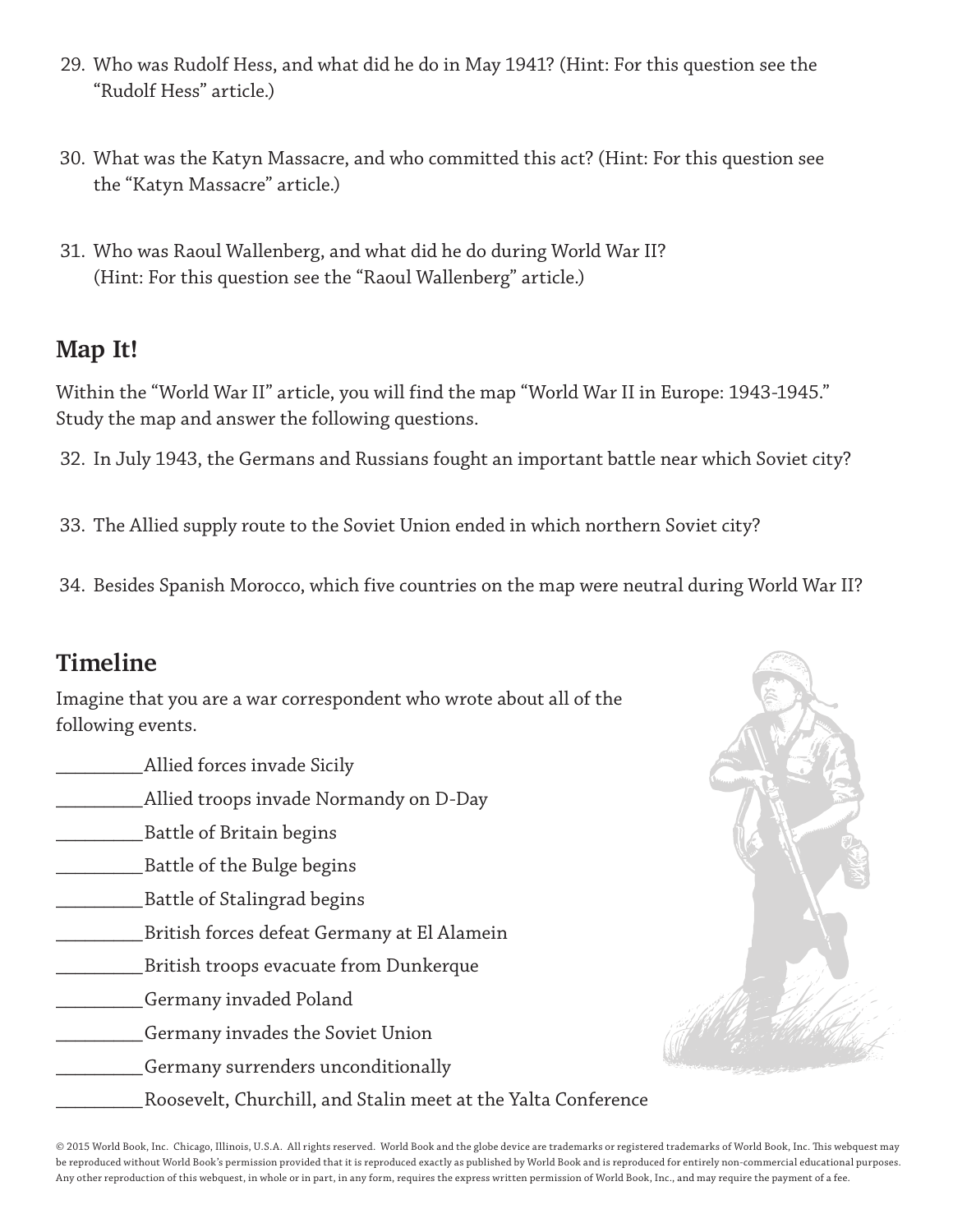## **Extension Activity 1**

Write a 1-2 page paper about how Winston Churchill and/or Adolf Hitler affected the outcome of the war. Use facts to justify your opinions regading their roles.

## **Extension Activity 2**

Write a 1-2 page paper theorizing how the history of the world would have been different if Germany had won World War II. Topics to consider, but are not limited to, include:

- What would the map of Europe and the rest of the world have looked like?
- Would Germany have invaded and possibly occupied the United States?
- Would there have been a "Cold War" between the United States and Germany?
- Would Israel exist? If not, what would the Middle East have looked like?
- • How many more people would have been killed in the Holocaust?
- What would have happened when Adolf Hitler died?

## **Extension Activity 3**

Write a 1-2 page letter from the perspective of a German citizen who lived through World War II and is telling a friend (a student of the future!) how the war impacted him or her. Topics to consider, but are not limited to, include:

- • How did you feel about the German army's initial success and later defeat?
- What did you think when you heard that Adolf Hitler committed suicide?
- What were your thoughts when you first heard about the Holocaust?
- • What was life like living in a country devastated by war? What was life like right after the war ended?
- What was it like having Allied bombs raining down on your city day and night?
- How did you feel when you learned that your nation surrendered?

#### **Read more about World War II by visiting World Book's eBook collection:**

*World War II in Europe.* Chicago: World Book, 2014. Documenting History. *World eBook* Web. 23 Nov. 2015. <http://www.worldbookonline.com/wb/ebooks/mall/instt/catalog/urn:ISBN:978-0-7166-2575-9/detail.do>.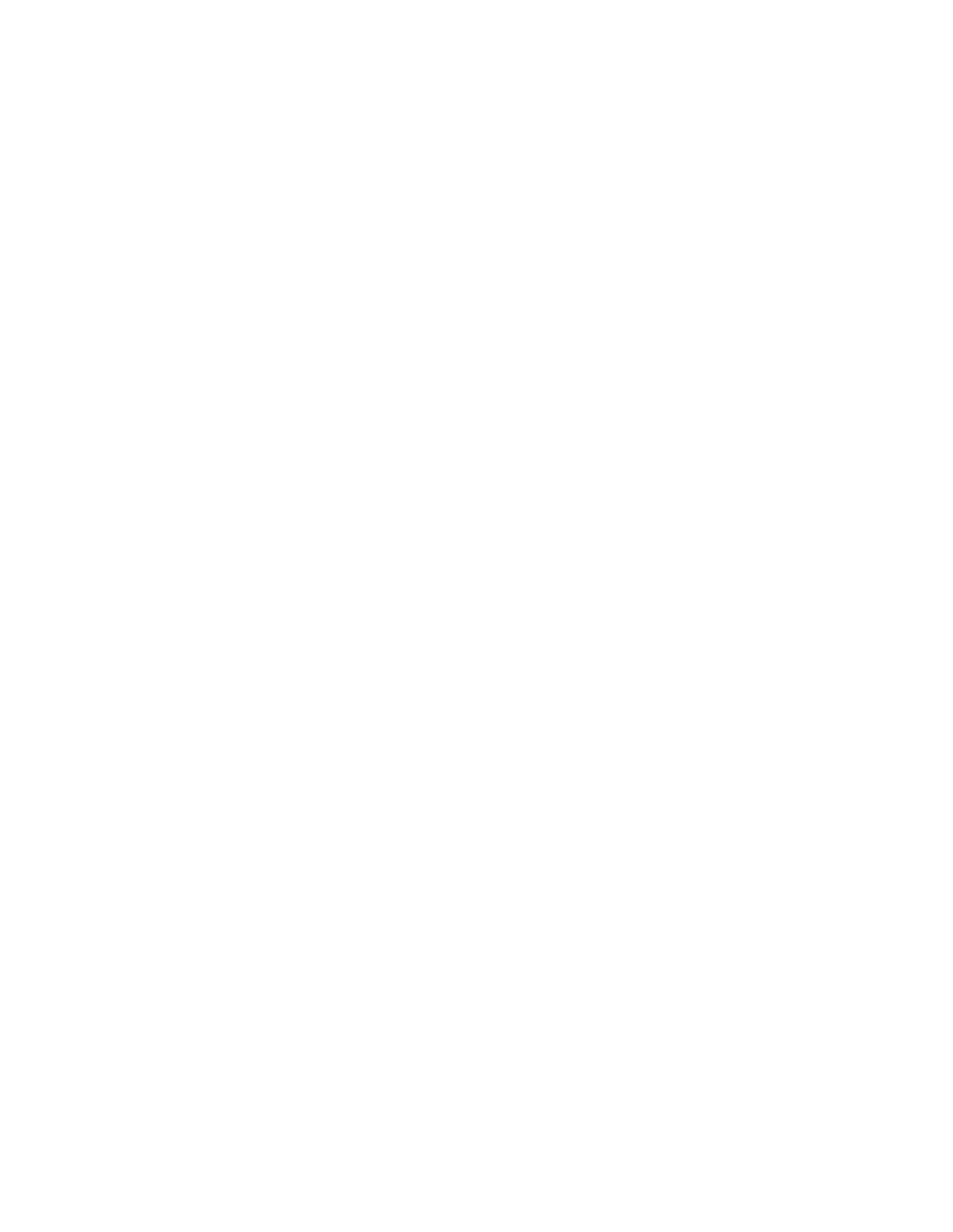# **Teacher Page**

#### **Answers:**

- 1. World War II began on September 1, 1939 when Nazi Germany invaded Poland.
- 2. In 1940, about 338,000 Allied troops evacuated from the seaport of Dunkerque to England.
- 3. On June 22, 1941, Germany invaded the Soviet Union.
- 4. Troops who rallied around Charles de Gaulle became know as the Free French.
- 5. Germany attacked Belgium, Luxembourg, and the Netherlands on May 10, 1940.
- 6. Leningrad suffered greatly while it was besieged from September 1941 through January 1944.
- 7. General Dwight Eisenhower was supreme commander of the Allied Forces and directed the D-Day invasion.
- 8. In 1944, Germany used the first guided missiles against the United Kingdom. These were the V-1 and V-2 missiles.
- 9. On April 30, 1945, Adolf Hitler committed suicide.
- 10. True.
- 11. False. In 1939, the Soviet Union invaded Finland and began what became known as the Winter War.
- 12. True.
- 13. False. On D-Day, the Allied invasion took place at Normandy.
- 14. False. *Operation Barbarossa* was the code name for the German invasion of the Soviet Union.
- 15. Roosevelt meant that the United States would supply military equipment to the Allies.
- 16. 1. Hitler feared Soviet ambitions to expand in eastern Europe.
	- 2. Hitler desired more living space for his people.
	- 3. Hitler wanted the vast wheat and oil fields of Ukraine and elsewhere within the Soviet Union.
- 17. The Americans wanted to invade as soon as possible. The British wanted to wait until the Allies were fully prepared.
- 18. Mussolini was captured by Italian resistance fighters and shot.
- 19. 1. During the 1940 Battle of Britain, Ultra supplied warning of where and when the Luftwaffe planned to attack.
	- 2. Ultra provided Bernard Montgomery with Erwin Rommel's battle plan in Egypt in 1942.
- 20. Soviet Union
- 21. Italy
- 22. France
- 23. Germany